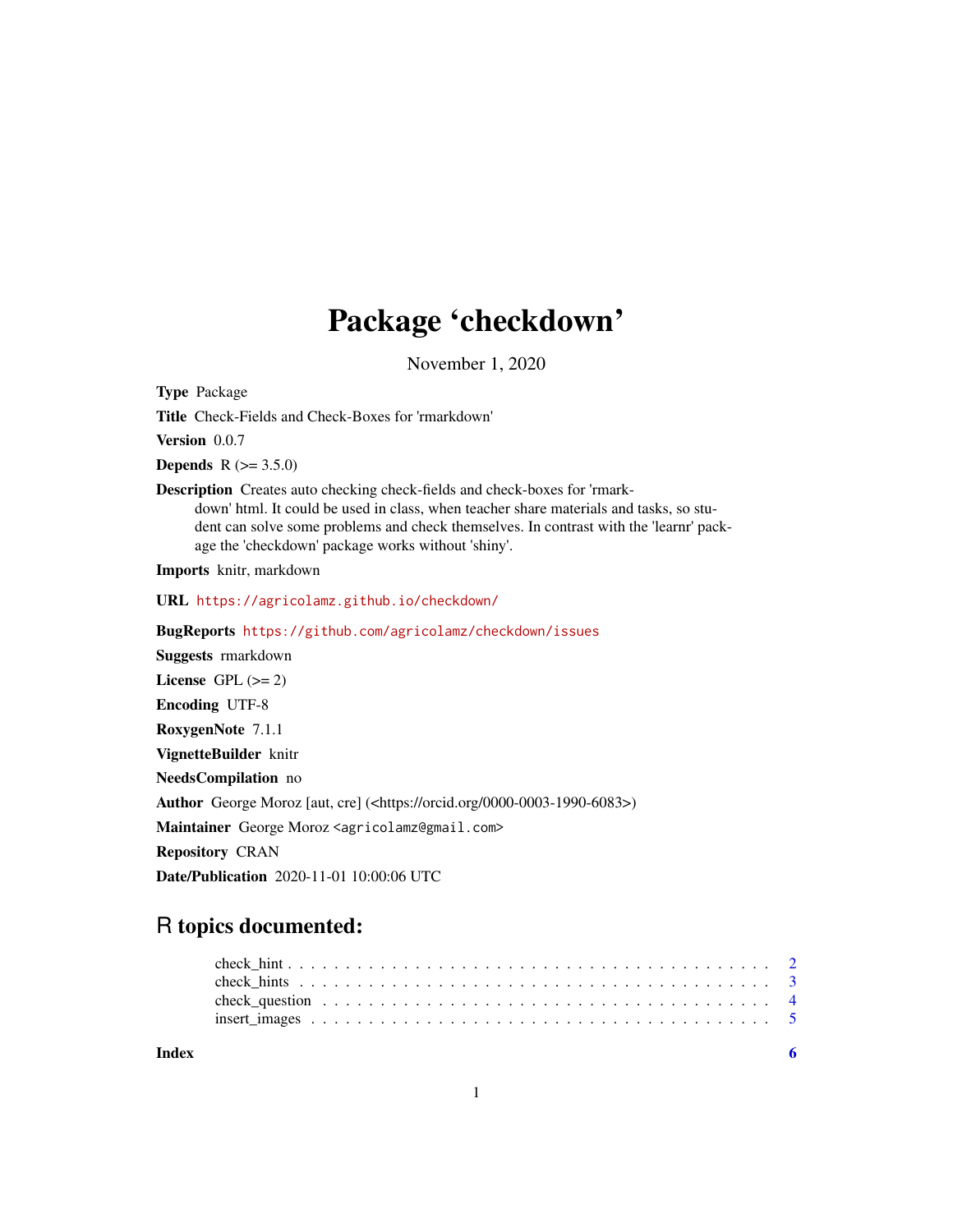<span id="page-1-0"></span>

#### Description

Create check-fields and check-boxes for 'rmarkdown'

#### Usage

```
check_hint(
  hint_text,
  hint_title = "Click here to see/close the hint",
  hint_id = sample(1e+05:1, 1)\mathcal{L}
```
#### Arguments

| hint text  | hint paragraph text; can contain markdown  |
|------------|--------------------------------------------|
| hint title | click paragraph text; can contain markdown |
| hint id    | unique identidier of the question          |

#### Value

returns the html and javascript code

#### Author(s)

George Moroz <agricolamz@gmail.com>

#### Examples

```
# ```{r, results='asis', echo=FALSE}
# check_hint("You can use argument `asis`!")
*<sup>*</sup>
```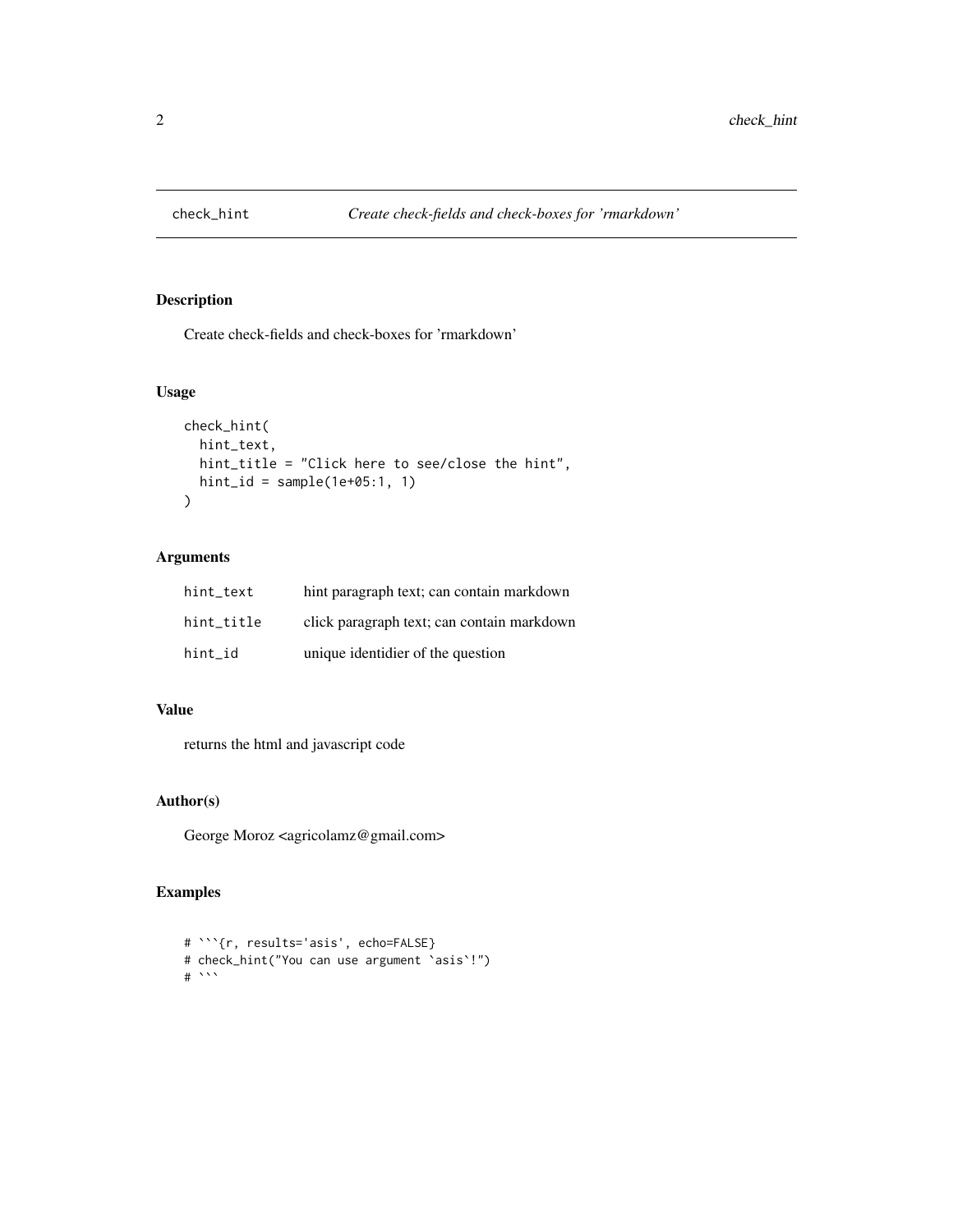<span id="page-2-0"></span>

#### Description

Create check-fields and check-boxes for 'rmarkdown'

#### Usage

```
check_hints(
 hint_text,
 hint_title = "Click here to see/close the hint",
 hint_title_prefix = "",
 hint_title_suffix = "",
 list_title = "Click here to see/close the list of hints",
 hint_id
)
```
#### Arguments

| hint_text         | hint paragraph texts; can contain markdown             |  |
|-------------------|--------------------------------------------------------|--|
| hint_title        | hint title texts; can contain markdown                 |  |
| hint_title_prefix |                                                        |  |
|                   | string that added to each hint_title to the left side  |  |
| hint_title_suffix |                                                        |  |
|                   | string that added to each hint title to the right side |  |
| list_title        | unique identidier for each hint                        |  |
| hint_id           | unique identidier for each hint                        |  |
|                   |                                                        |  |

#### Value

returns the html and javascript code

#### Author(s)

George Moroz <agricolamz@gmail.com>

#### Examples

```
# ```{r, results='asis', echo=FALSE}
# check_hints(1:4)
*
```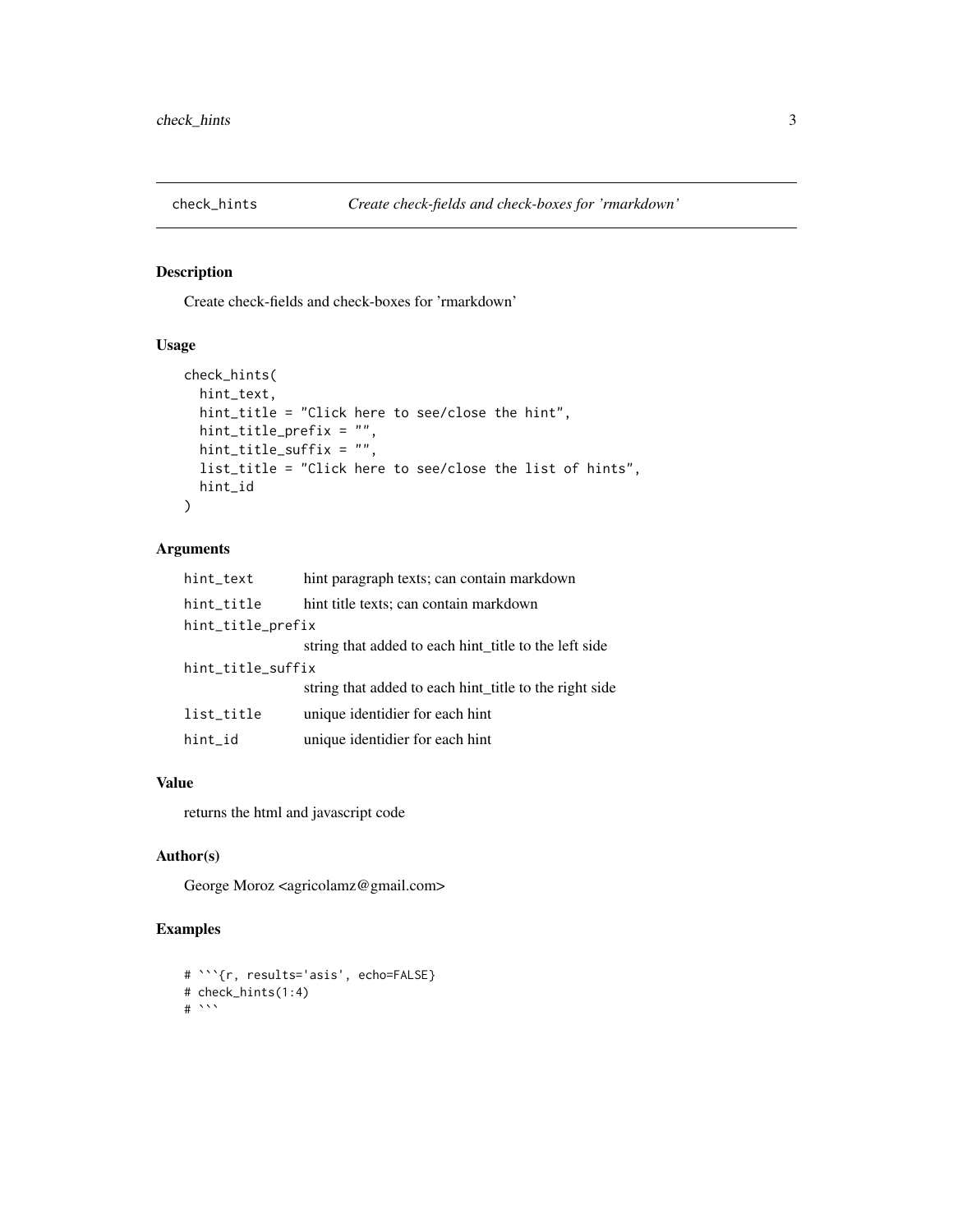<span id="page-3-0"></span>

#### Description

Create check-fields and check-boxes for 'rmarkdown'

#### Usage

```
check_question(
  answer,
  right = "Correct",
 wrong = "I have a different answer",
  options = NULL,
  type = "select",
  alignment = FALSE,
 button_label = "check",
  random_answer_order = FALSE,
  question_id = sample(1:1e+05, 1)
)
```
#### Arguments

| answer              | correct answer (can be a double or a string). It is possible to put here a vector of<br>several answers. |  |  |
|---------------------|----------------------------------------------------------------------------------------------------------|--|--|
| right               | form reaction on right answer                                                                            |  |  |
| wrong               | form reaction on wrong answer                                                                            |  |  |
| options             | vector of values for the selection list type                                                             |  |  |
| type                | character that defines type of the list. Possible values: select, radio, checkbox                        |  |  |
| alignment           | logical argument for options' alignment: vertical if TRUE, horizontal if FALSE                           |  |  |
| button_label        | character value that will be displayed on the button                                                     |  |  |
| random_answer_order |                                                                                                          |  |  |
|                     | logical argument that denotes whether answers should be shuffled                                         |  |  |
| question_id         | unique identidier of the question                                                                        |  |  |

#### Value

returns the html and javascript code

#### Author(s)

George Moroz <agricolamz@gmail.com>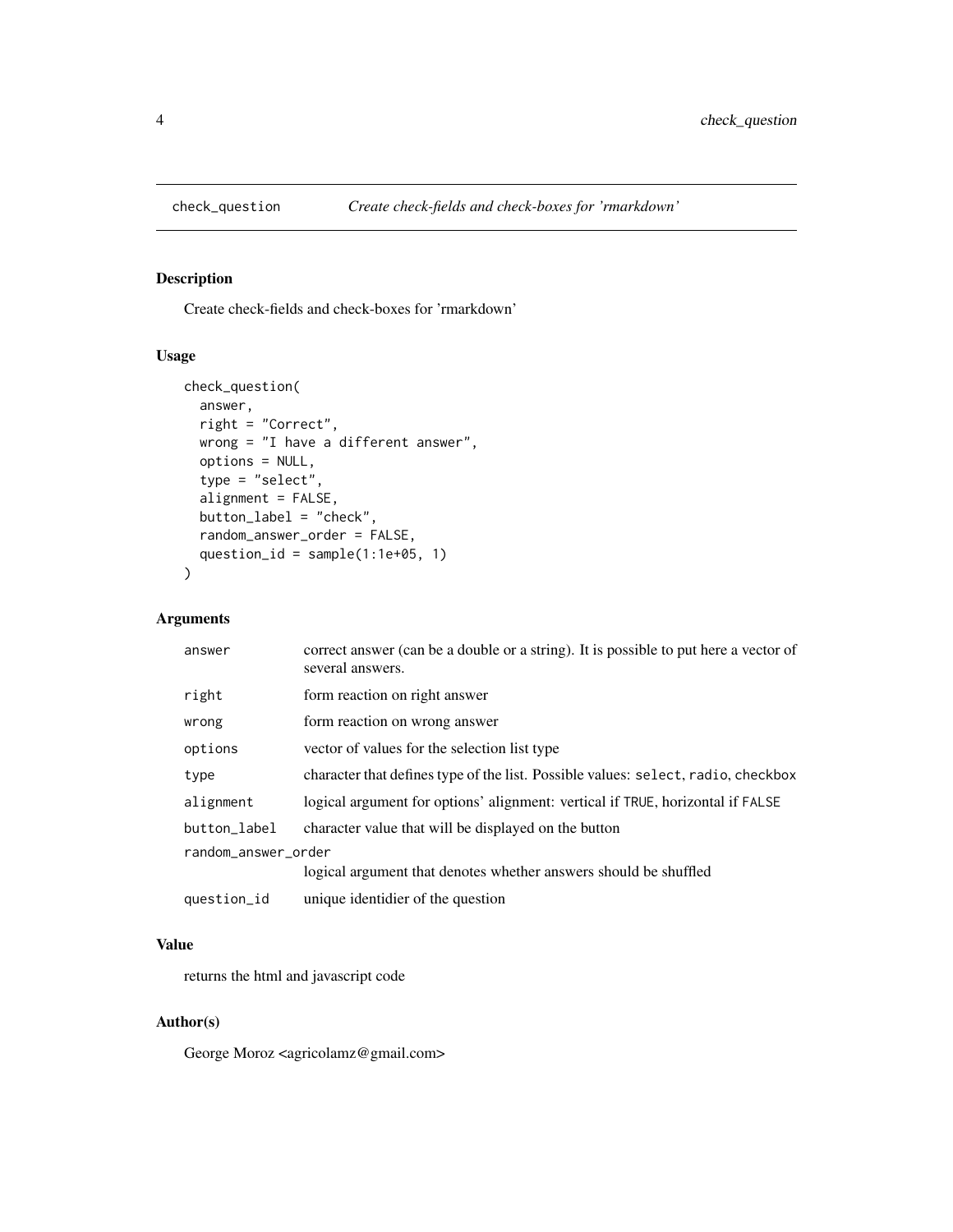#### <span id="page-4-0"></span>insert\_images 5

#### Examples

```
# ```{r, results='asis', echo=FALSE}
# check_question(answer = 5)
#
```
insert\_images *Insert multiple images into questions and hints*

#### Description

Insert multiple images into questions and hints

#### Usage

```
insert_images(
  src,
  alt = "image",
  image_width = "100%",
  image_height = "100%"
)
```
#### Arguments

| src          | image file names                                                       |
|--------------|------------------------------------------------------------------------|
| alt          | alternate texts for an image in case If a browser cannot find an image |
| image_width  | image widths. Could be absolute value in pixels or percantage.         |
| image_height | image heights. Could be absolute value in pixels or percantage.        |

#### Value

returns the string with html code

#### Author(s)

George Moroz <agricolamz@gmail.com>

#### Examples

```
# ```{r, results='asis', echo=FALSE}
# insert_images(c("1.png", "2.png"))
\#
```